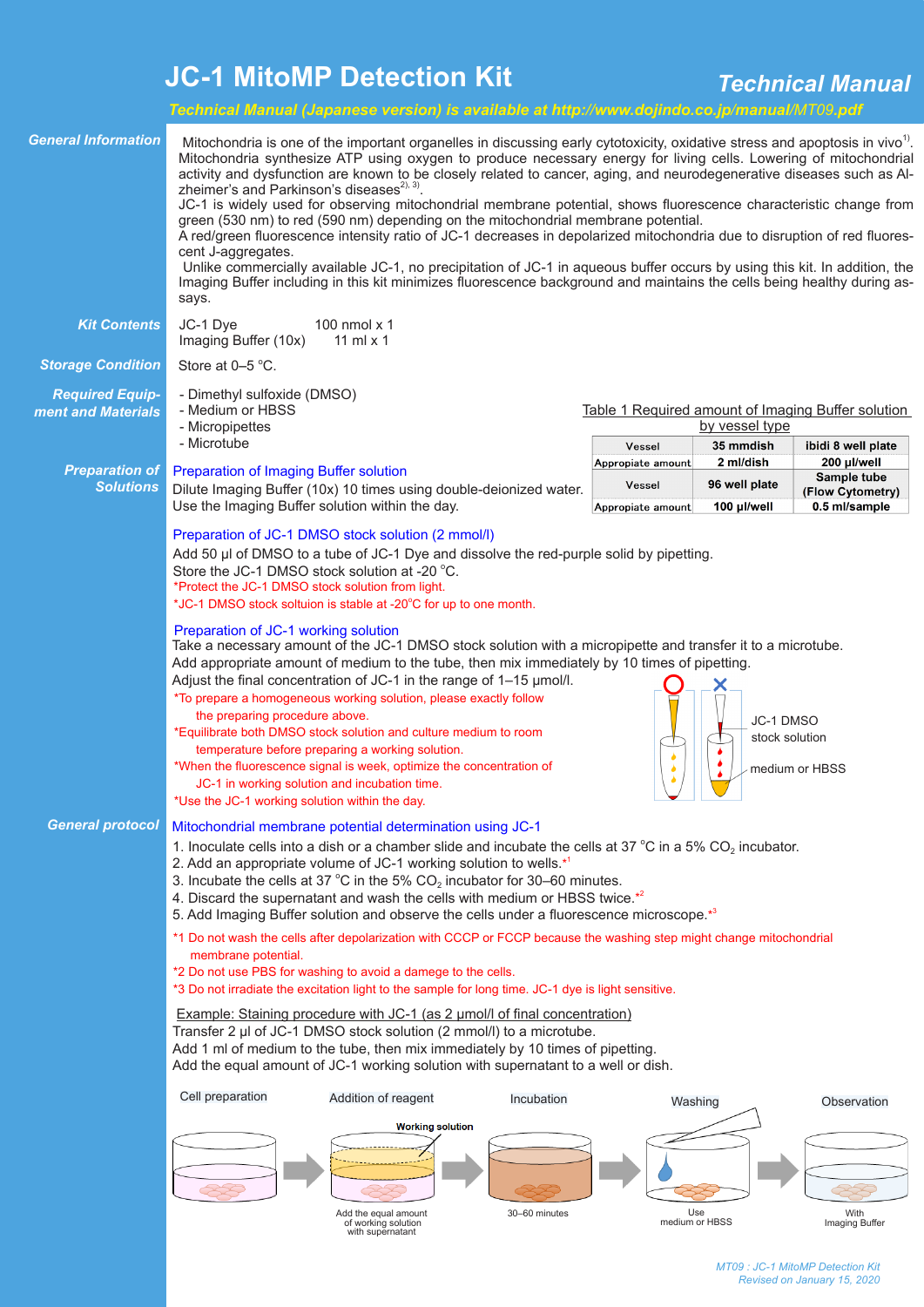## *Usage examples* Fluorescence microscopic detection of mitochondrial membrane potential in HeLa cells treated with Carbonyl cyanide m-chlorophenyl hydrazone (CCCP)

- 1. HeLa cells (2.4x10<sup>5</sup> cells/ml, 200 µl) in MEM (10% fetal bovine serum, 1% penicillin-streptomycin) were seeded on a µ-slide 8 well plate (ibidi) and were cultured at 37 °C in a 5% CO<sub>2</sub> incubator overnight.
- 2. The medium was removed and CCCP in MEM (0 or 100 μmol/l, 200 μl) was added to each well, and then the cells were cultured at 37 °C for 90 minutes in the 5%  $CO<sub>2</sub>$  incubator.
- 3. After the supernatant (100 μl) was removed, JC-1 working solution (4 μmol/l, 100 μl) was added, then the cells were cultured at 37 °C for 30 minutes in the 5%  $CO<sub>2</sub>$  incubator.
- 4. The cells were washed with 200 μl of HBSS twice.
- 5. Imaging Buffer solution (200 μl) was added, and the cells were observed under a fluorescence microscope.

Fluorescence imaging:

Green Ex: 488 nm, Em: 500–550 nm Red Ex: 561 nm, Em: 560–610 nm



Figure 1 Fluorescence imaging of mitochondrial membrane potential in HeLa cells

Fluorescence microscopic detection of mitochondrial membrane potential in HeLa cells treated with Carbonyl cyanide-p-trifluoromethoxyphenyl hydrazone (FCCP)

- 1. HeLa cells (2.4x10<sup>5</sup> cells/ml, 200 µl) in MEM (10% fetal bovine serum, 1% penicillin-streptomycin) were seeded on a µ-slide 8 well plate (ibidi) and were cultured at 37 °C in a 5% CO<sub>2</sub> incubator overnight.
- 2. The medium was removed and FCCP in MEM (0 or 100 μmol/l, 200 μl) was added to each well, and then the cells were cultured at 37 °C for 30 minutes in the 5%  $\mathrm{CO}_2$  incubator.
- 3. After the supernatant (100 μl) was removed, JC-1 working solution (4 μmol/l, 100 μl) was added, then the cells were cultured at 37 °C for 30 minutes in the 5%  $CO<sub>2</sub>$  incubator.
- 4. The cells were washed with 200 μl of HBSS twice.
- 5. Imaging Buffer solution (200 μl) was added, and the cells were observed under a fluorescence microscope.

Fluorescence imaging: Green Ex: 488 nm, Em: 500–550 nm Red Ex: 561 nm, Em: 560–610 nm



Figure 2 Fluorescence imaging of mitochondrial membrane potential in HeLa cells